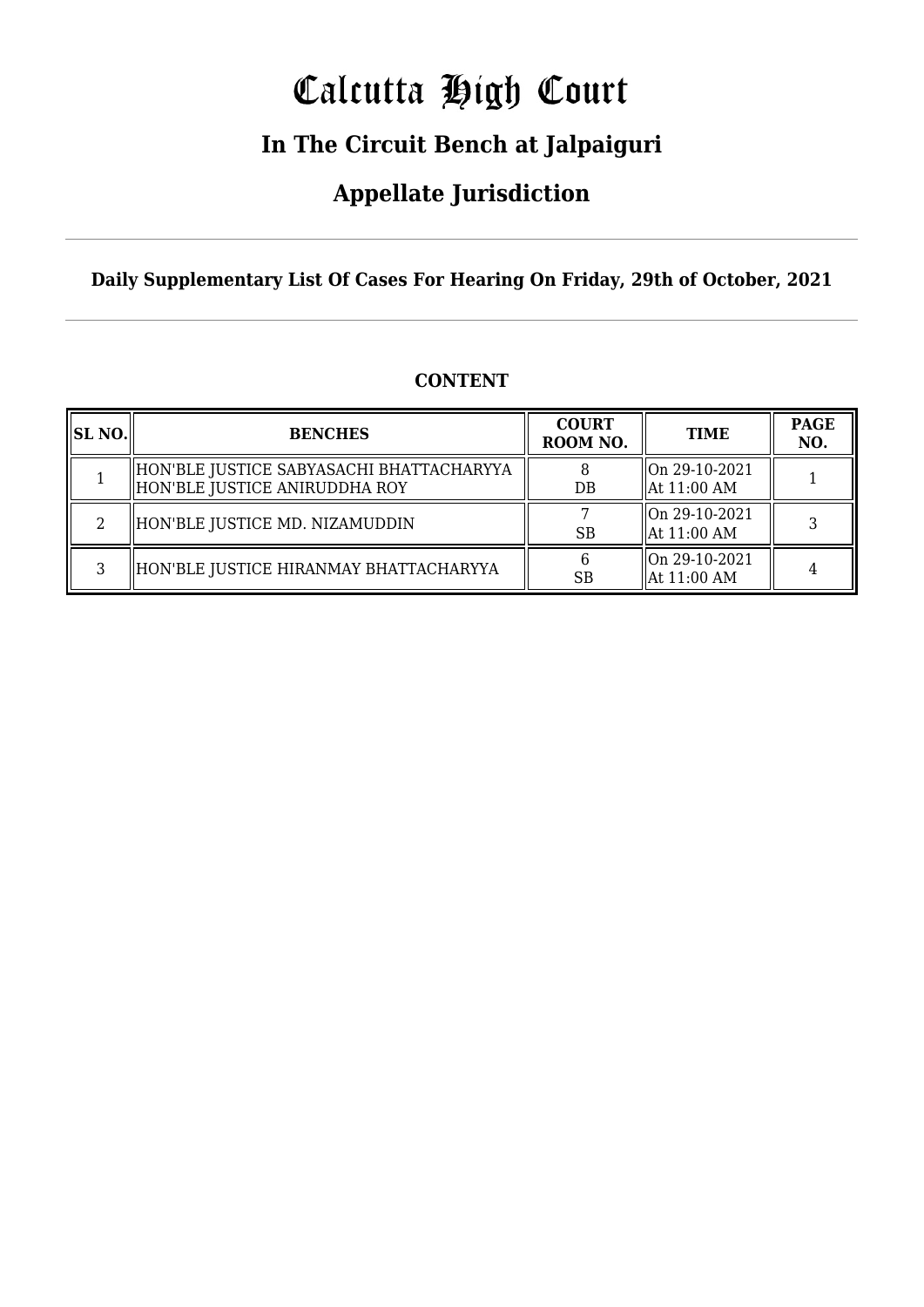

## Calcutta High Court

**In The Circuit Bench at Jalpaiguri**

#### **Appellate Side**

**DAILY CAUSELIST For Friday The 29th October 2021**

**COURT NO. 8**

**DIVISION BENCH (DB)**

**AT 11:00 AM**

**HON'BLE JUSTICE SABYASACHI BHATTACHARYYA HON'BLE JUSTICE ANIRUDDHA ROY (VIA VIDEO CONFERENCE)**

**FROM PRINCIPAL BENCH**

#### **(VACATION BENCH)**

#### **APPLICATION FOR BAIL**

| $\mathbf{1}$  | CRM/1034/2021 | <b>ANIL BARMAN</b><br>VS.<br>State of West Bengal           | <b>HILLOL SAHA</b><br><b>PODDAR</b> |
|---------------|---------------|-------------------------------------------------------------|-------------------------------------|
| $\mathcal{D}$ | CRM/1036/2021 | SANATAN ROY AND ANR<br><b>VS</b><br>State of West Bengal    | HILLOL SAHAHA<br><b>PODDAR</b>      |
| 3             | CRM/1038/2021 | <b>ISMAIL PRAMANIK</b><br><b>VS</b><br>State of West Bengal | <b>DEBASISH</b><br>MUKHOPADHYAY     |
| 4             | CRM/1039/2021 | <b>MANJOY MANDAL</b><br>VS.<br>State of West Bengal         | JEENIA RUDRA                        |
| 5             | CRM/1040/2021 | <b>SUKUMAR ROY</b><br>VS.<br>State of West Bengal           | <b>JEENIA RUDRA</b>                 |
| 6             | CRM/1041/2021 | <b>SADHAN BAIRAGI</b><br>VS.<br>State of West Bengal        | <b>JEENIA RUDRA</b>                 |
| 7             | CRM/1042/2021 | <b>ASRAFUL ALAM</b><br>VS.<br>State of West Bengal          | MADHUSHRI DUTTA                     |
| 8             | CRM/1044/2021 | <b>BIKRAM DAS</b><br><b>VS</b><br>State of West Bengal      | JEENIA RUDRA                        |
| 9             | CRM/1048/2021 | OSMAN ALI@MD OSMAN ALI<br>VS<br>State of West Bengal        | JEENIA RUDRA                        |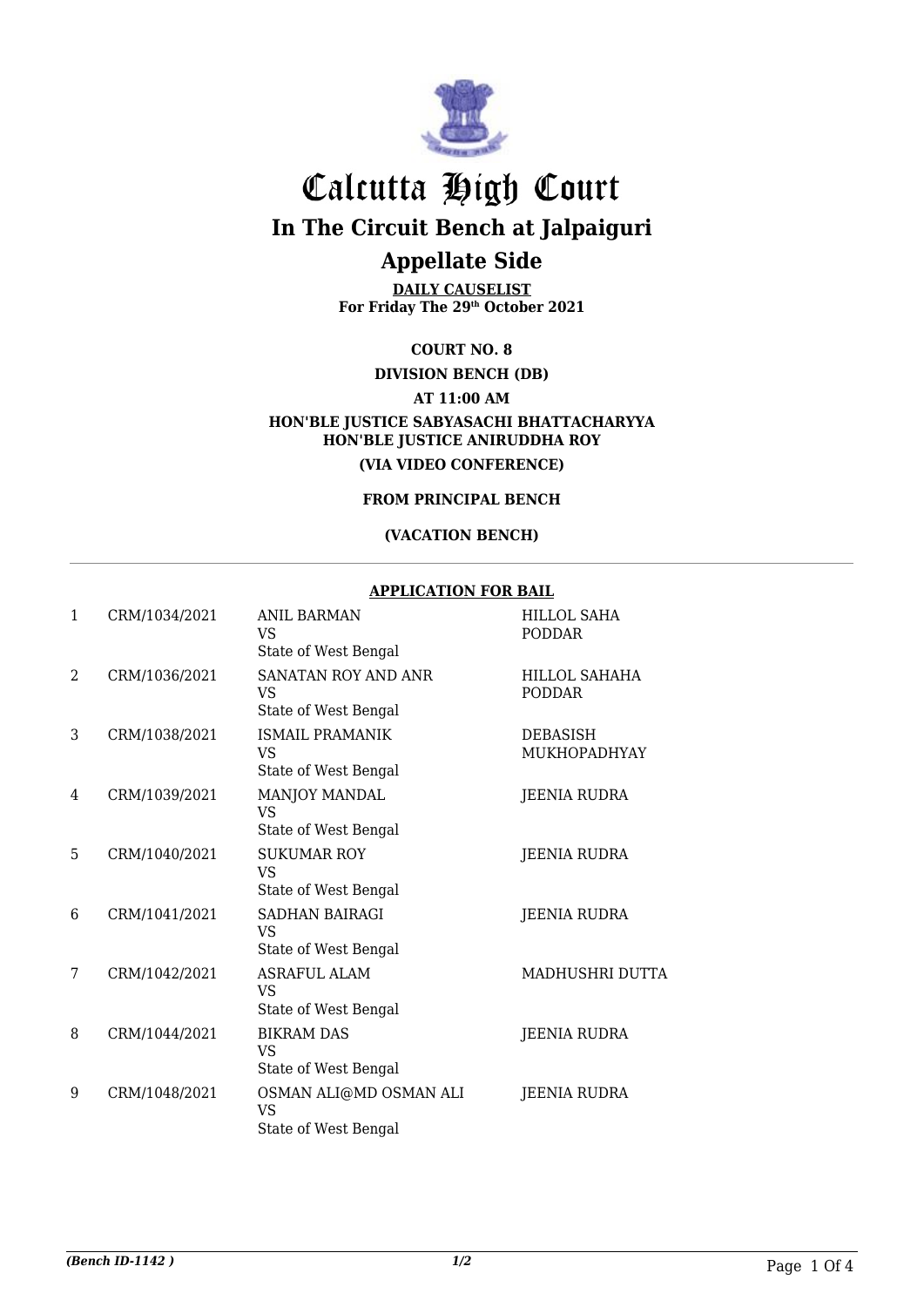| 10 | CRM/1053/2021     | <b>RANJAN BARMAN</b><br>VS                                                                          | SUDIP GUHA                          |  |  |
|----|-------------------|-----------------------------------------------------------------------------------------------------|-------------------------------------|--|--|
|    |                   | State of West Bengal                                                                                |                                     |  |  |
|    |                   | <b>APPLICATION FOR ANTICIPATORY BAIL</b>                                                            |                                     |  |  |
| 11 | CRM/1033/2021     | ATAUR RAHAMAN AND ORS<br><b>VS</b><br>State of West Bengal                                          | HILLOL SAHA<br><b>PODDAR</b>        |  |  |
| 12 | CRM/1037/2021     | SUBRATA SEN@PAPON SEN<br><b>VS</b><br>State of West Bengal                                          | <b>SANTANU MAJI</b>                 |  |  |
| 13 | CRM/1043/2021     | PRASENJIT ROY<br><b>VS</b><br>State of West Bengal                                                  | MADHUSHRI DUTTA                     |  |  |
| 14 | CRM/1045/2021     | <b>BADAL SARKAR AND ORS</b><br><b>VS</b><br>State of West Bengal                                    | <b>JEENIA RUDRA</b>                 |  |  |
| 15 | CRM/1046/2021     | <b>BABLU ROY</b><br><b>VS</b><br>State of West Bengal                                               | <b>JEENIA RUDRA</b>                 |  |  |
| 16 | CRM/1047/2021     | <b>ANKUR SARKAR</b><br><b>VS</b><br>State of West Bengal                                            | <b>ARNAB SAHA</b>                   |  |  |
| 17 | CRM/1049/2021     | AJOY ROY@AJAY ROY@BURA<br><b>VS</b><br>State of West Bengal                                         | ARNAB SAHA                          |  |  |
| 18 | CRM/1050/2021     | <b>DHARMENDRA</b><br>RAVA@SENDRA@MENDRA@RAVA<br><b>AND ORS</b><br><b>VS</b><br>State of West Bengal | <b>ARNAB SAHA</b>                   |  |  |
| 19 | CRM/1051/2021     | <b>SHYAMAL RAY AND ANR</b><br><b>VS</b><br>State of West Bengal                                     | SANJOY MAZOOMDAR                    |  |  |
| 20 | CRM/1052/2021     | CHANDAN KUMAR YADAV<br>VS<br>State of West Bengal                                                   | <b>ARNAB SAHA</b>                   |  |  |
| 21 | CRM/1054/2021     | <b>GANESH BHADRA</b><br><b>VS</b><br>State of West Bengal                                           | <b>HILLOL SAHA</b><br><b>PODDER</b> |  |  |
|    |                   | <b>FOR ADMISSION</b>                                                                                |                                     |  |  |
| 22 | MAT/67/2021       | SILIGURI PRIMARY SCHOOL<br>COUNCIL AND ANR<br><b>VS</b>                                             | TARAPRASAD<br><b>HALDAR</b>         |  |  |
|    | IA NO: CAN/1/2021 | SANJOY SAHA AND ORS                                                                                 |                                     |  |  |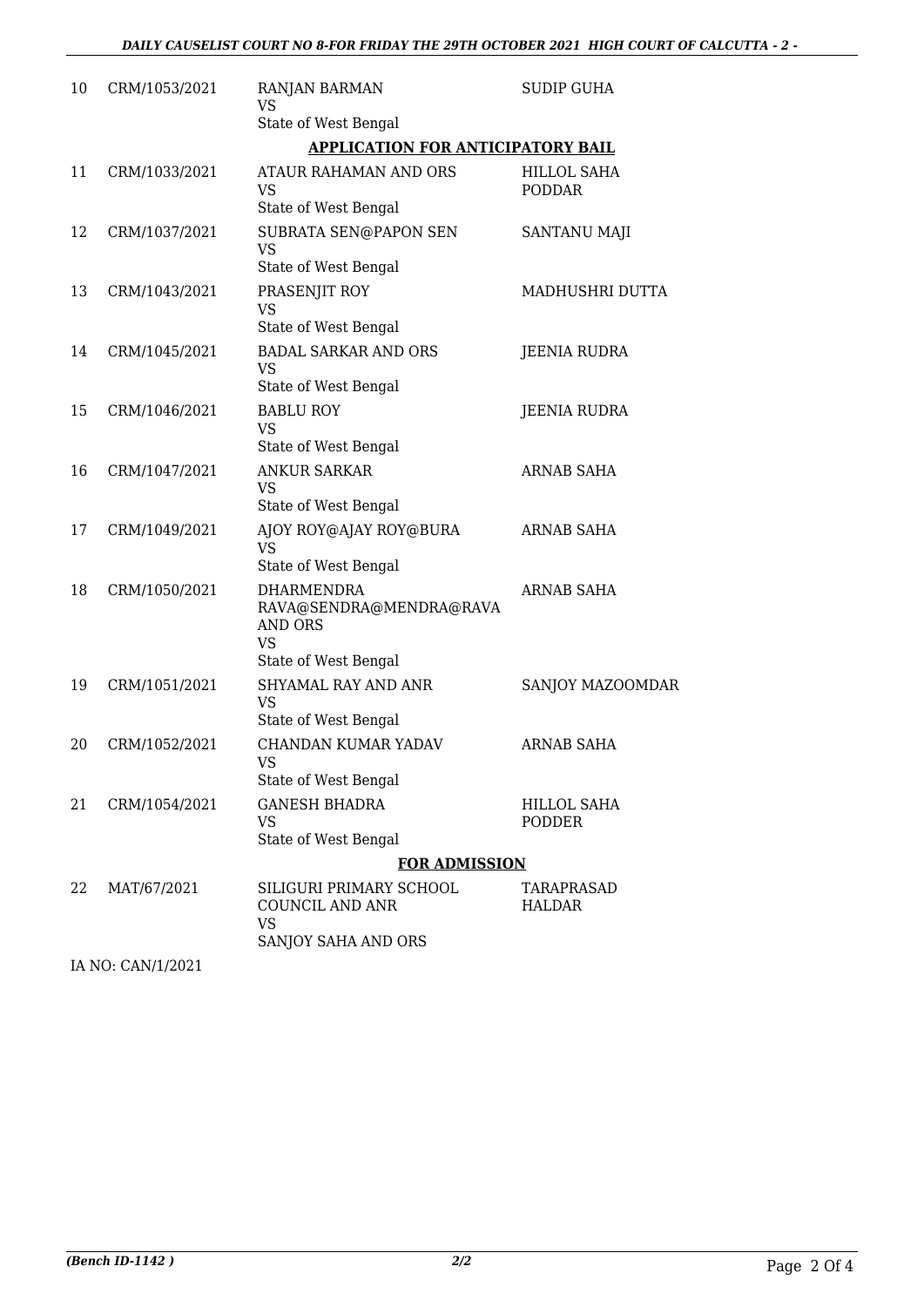

## Calcutta High Court **In The Circuit Bench at Jalpaiguri Appellate Side**

**DAILY CAUSELIST For Friday The 29th October 2021**

**COURT NO. 7 SINGLE BENCH (SB) AT 11:00 AM HON'BLE JUSTICE MD. NIZAMUDDIN (VIA VIDEO CONFERENCE)**

**FROM PRINCIPAL BENCH**

#### **(VACATION BENCH)**

#### **CRIMINAL REVISION**

1 CRR/163/2021 ATUL RANA

VS State of West Bengal AND ANR

MOYUKH MUKHERJEE